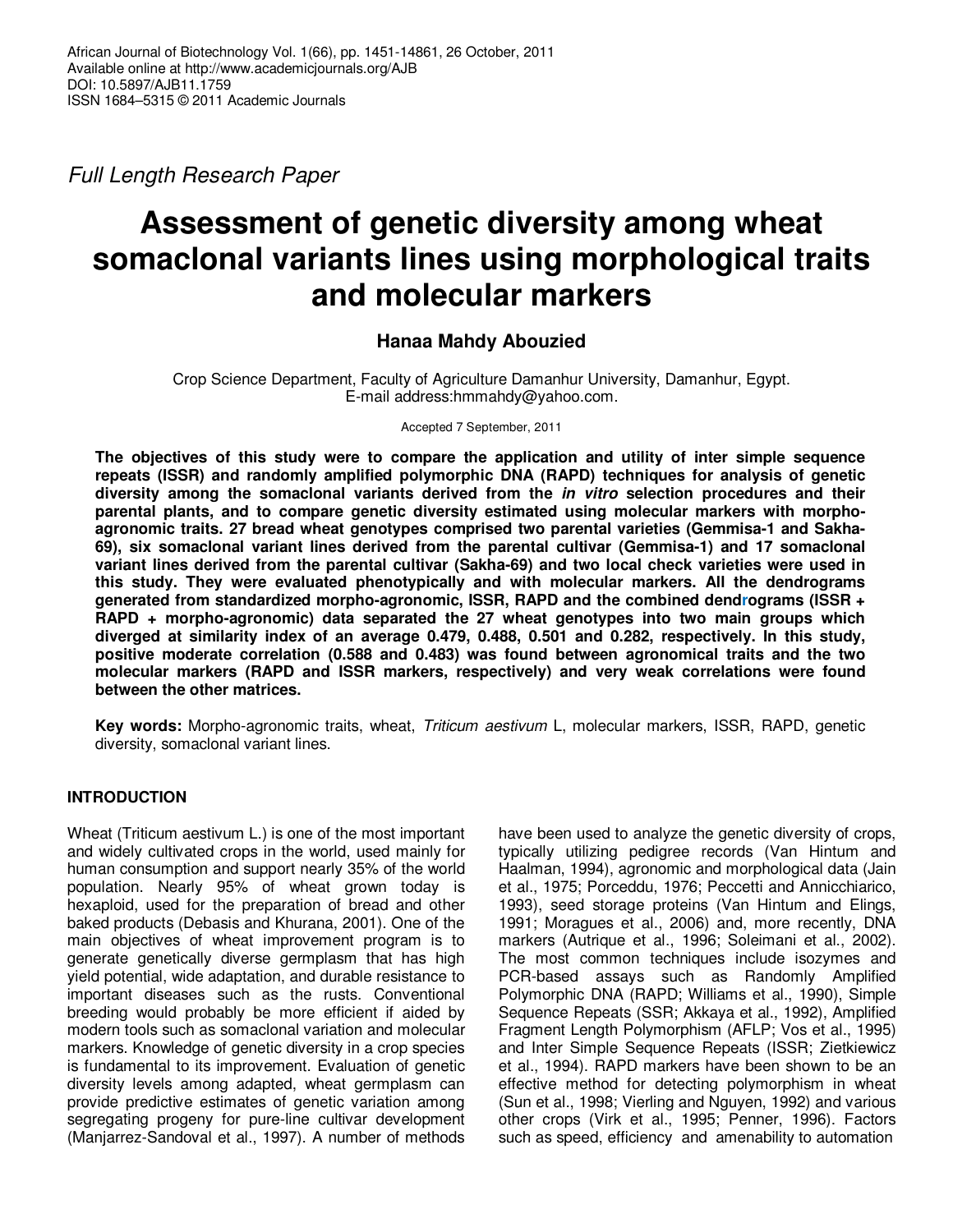make RAPD one of the most suitable methods for germplasm management with respect to estimating diversity, monitoring genetic erosion and removing duplicates from germplasm collections (Penner, 1996). The ISSR are a kind of molecular marker involving PCR amplification of DNA by a single primer 16-18 bp long composed of a repeated sequence anchored at the 3' or 5' end by 2-4 arbitrary nucleotides (Zietkiewicz et al., 1994). They are easy to handle, highly informative and repeatable. Since repeated sequences are abundant throughout the genome, SSR primers anneal in several regions typically giving a complex amplification pattern in which fragments are often polymorphic between different individuals. The objectives of this study were to (i) Use ISSR, RAPD and morphological characters for the characterization and assessment of the genetic diversity among wheat parental cultivars and its variant lines. (ii) To compare genetic diversity estimated using molecular markers with agronomic traits to establish the degree of association between these techniques.

#### **MATERIALS AND METHODS**

#### **Plant material**

This investigation was carried out at two experimental farms Sakha agriculture research. Agriculture Research Center (ARC). Egypt and Nubari Research Station, Egypt during the two wheat successive growing seasons, 2006 to 2007 and 2007 to 2008. Two wheat varieties (Gemmisa-1 and Sakha-69) and their somaclonal variant lines obtained through in vitro selection for yellow rust disease among cells under different levels of p-fluorophenylalanine (PFP) (Abouzied, 2004) as well as two check varieties (Sakha-94 and Giza-168) were used to establish the experimental materials for this investigation. All wheat varieties, along with their variant lines are listed in Table 1.

#### **Evaluation of morphological characters**

Randomized complete block design, with 3 replications was used with two rows as experimental plot 3m long with a spacing of 20 cm among rows.

Plants were selected at random for 8 morphological traits measurements: plant height (PH), Severity of leaf rust (LR), grain yield (GY), harvest index(HI), spike number /  $m^2$ (NS/m<sup>2</sup>), kernels / spike (NG/S), 1000-kernel weight (KW), biological yield (BY). Grain yield (GY) was determined from the guarded area of the two rows and converted to grain yield / ha. Kernel / spike (NG/S) was determined in heads of 10 randomly tillers. The severity of leaf rust (LR) spreader and rows of susceptible wheat varieties were planted among plots and around the experiments to initiate leaf rust infection. In each plot, six plants were randomly selected to collect the data of leaf rust disease as follows: (i) the severity was recorded by using the percent of leaf rust area affected (stubbs et al., 1986). (ii) the reaction was estimated for each genotype as :  $(R =$  resistant; small uredia often surrounded by a necrosis, MR= moderately resistant; small to medium uredia often surrounded by chlororsis or necrosis, X= intermediate; random distribution of variable-sized uredia, MS= moderately susceptible; medium-sized uredia might be associated with chlorosis or rarely necrosis and S= susceptible; large uredia without chlorosis or necrosis ). The scale of reaction had a constant value; i.e., R= 0.2, MR= 0.4, X=0.6, MS= 0.8 and

S=1.0. The constant value was multiplied with severity score of each genotype to obtain average coefficient of infection (ACI) (Stubbs et al., 1986; and Woldead et al., 2007). ACI was calculated. For example: 20MR= 20 \*0.4=8.

#### **Molecular characterization**

#### **DNA extraction**

Genomic DNA was extracted from fresh leaves of wheat genotypes using the Saghai-Maroof et al. (1984) CTAB method. RNA was removed from the DNA preparation by adding 10 µl of RNAase (10 mg/ml) and then incubated for 30 min at 37°C. DNA sample concentration was quantified by using a spectrophotometer (Beckman Du-65). The reagents were obtained from Pharmacia Biotech (Amersham Phar- macia Biotech Limited, UK).

#### **ISSR analysis**

Ten ISSR primers (Table 2), obtained from Pharmacia Biotech. (Amersham Pharmacia Biotech., UK Limited, HP 79NA, England), were tested in the present experiment, to amplify the templated DNA of the selected lines and their parents. The ISSR-PCR method was carried out, according to Nagaoka and Ogihara (1997). Amplification was carried out in 25 µl reaction volumes, containing 1 x Taq polymerase buffer (50 mM KCl, 10 mMTris, pH 7.5, 1.5 mM MgCl2) and 1 unit of Taq polymerase (Pharmacia Biotech, Germany), supplemented with 0.01% gelatin, 0.2 mM of each dNTPs (Pharmacia Biotech, Germany), 50 pmol of ISSR primers and 50 ng of total genomic DNA. Amplification was performed in a thermal cycler (Thermolyne Amplitron) programmed for 1 cycle of 2 min at 94˚C, and 35 cycles of 30 s at 94˚C, 45 s at 44-60˚C-, and 1.3 min at 72˚C, followed by 20 min at 72˚C. Amplification products were visualized with a 100 bp. Ladder (pharmacia, Germany) as the size standard on 1.6% agarose gel with 1x TBE buffer and detected by staining with an ethidium bromide solution for 45 min. Gels were then distained in deionized water for 10 min and photographed on gel documentation system.

# **RAPD analysis**

Ten RAPD primers (Table 2), obtained from Pharmacia Biotech. (Amersham Pharmacia Biotech UK Limited, England HP79 NA), were tested in this experiment to amplify the templated DNA. Amplification reaction volumes were 25 µl, each containing 1 x PCR buffer, with  $MgCl<sub>2</sub>$  [50 mM KCl, 10 mM Tris-HCl (pH = 9.0), 2 mM  $MgCl<sub>2</sub>$  and 1% trition x-100], 200  $\mu$ M each of 2'-deoxyadenosine triphosphate (dATP) 2'-deoxycytidine 5'-triphosphated (dCTP), guanosine-5'-triphosphate (dGTP) and deoxyribonucleotides monophosphates (dTTP), 50 pmol primer, 50 ng template DNA and 1.5 µl of tag polymerase. Reaction mixtures were exposed to the following conditions: 94°C for 3 min, followed by 45 cycles of 1 min at 94°C, 1 min at 38°C, 2 min at 72°C and a final 7 min extension at 72°C. After completion of PCR, samples were cooled immediately to 10°C and stored at 4°C until gel separation. Amplification products were visualized as described for RAPD analysis.

#### **Statistical analysis**

All the measured traits (agronomic traits) were used to determine adata matrix of pair wise similarities between genotypes, the standardized traits mean values (mean of each traits was subtracted from the data values and the result divided by the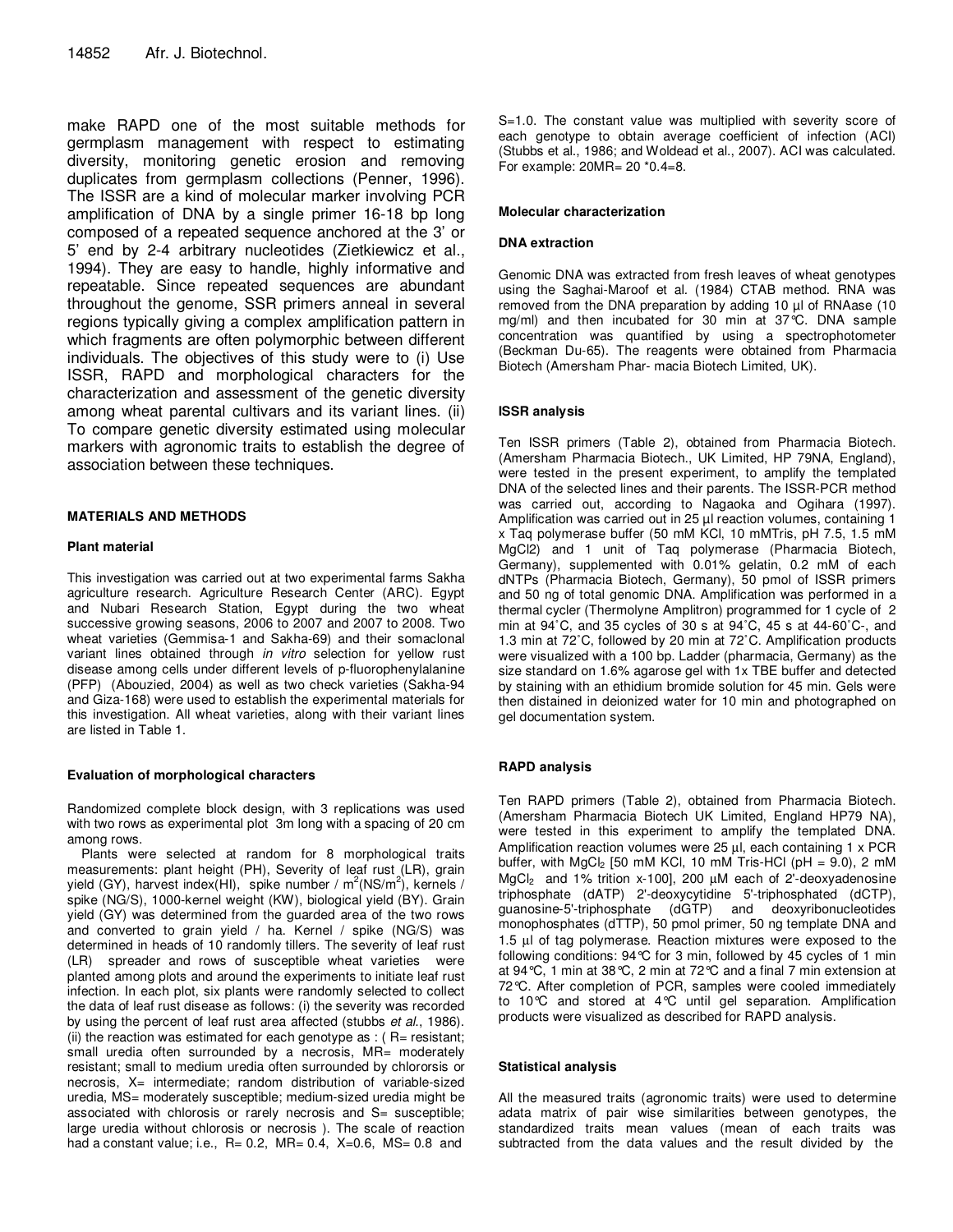| S/N            | Entry                 | Pedigree                                          |
|----------------|-----------------------|---------------------------------------------------|
| 1              | Gemmisa-1             | Maya 74/On//1160.147/3/Bb/1991 Gall/4/Chat"S"1991 |
| $\overline{c}$ | Gemmisa-V1            | Somaclonal variant line derived from Gemmisa-1    |
| 3              | Gemmisa-V2            | Somaclonal variant line derived from Gemmsa-1     |
| 4              | Gemmisa-V3            | Somaclonal variant line derived from Gemmsa-1     |
| 5              | Gemmisa-V4            | Somaclonal variant line derived from Gemmisa-1    |
| 6              | Gemmisa-V5            | Somaclonal variant line derived from Gemmisa-1    |
| 7              | Gemmisa-V6            | Somaclonal variant line derived from Gemmisa-1    |
| 8              | Sakha-69              | INIA/RL4220//7C/YR"s"CM15430-2S-1S-0S             |
| 9              | Sakha-V1              | Somaclonal variant line derived from Sakha-69     |
| 10             | Sakha-V <sub>2</sub>  | Somaclonal variant line derived from Sakha-69     |
| 11             | Sakha-V3              | Somaclonal variant line derived from Sakha-69     |
| 12             | Sakha-V4              | Somaclonal variant line derived from Sakha-69     |
| 13             | Sakha-V5              | Somaclonal variant line derived from Sakha-69     |
| 14             | Sakha-V6              | Somaclonal variant line derived from Sakha-69     |
| 15             | Sakha-V7              | Somaclonal variant line derived from Sakha-69     |
| 16             | Sakha-V8              | Somaclonal variant line derived from Sakha-69     |
| 17             | Sakha-V9              | Somaclonal variant line derived from Sakha-69     |
| 18             | Sakha-V10             | Somaclonal variant line derived from Sakha-69     |
| 19             | Sakha-V11             | Somaclonal variant line derived from Sakha-69     |
| 20             | Sakha-V12             | Somaclonal variant line derived from Sakha-69     |
| 21             | Sakha-V13             | Somaclonal variant line derived from Sakha-69     |
| 22             | Sakha-V14             | Somaclonal variant line derived from Sakha-69     |
| 23             | Sakha-V15             | Somaclonal variant line derived from Sakha-69     |
| 24             | Sakha-V16             | Somaclonal variant line derived from Sakha-69     |
| 25             | Sakha-V17             | Somaclonal variant line derived from Sakha-69     |
| 26             | Sakha-94 <sup>a</sup> | OPATA/RAYON//KAUZ                                 |
| 27             | GIZA 168 $a$          | MRL/BUC//SERI                                     |

**Table 1.** Wheat entries used for morphological traits and molecular marker analyses.

<sup>a</sup> Check variety.

**Table 2.** ISSR and RAPD Primer sequences used to detect polymorphism between somaclones and their parents.

| <b>Primer</b><br>name/number | <b>Nucleotide sequence</b><br>$(5-3)$ | Number of<br>amplification B | <b>Number of</b><br>polymorphic a | Polymorphism b/a<br>$(\%)$ |
|------------------------------|---------------------------------------|------------------------------|-----------------------------------|----------------------------|
| <b>ISSR</b>                  |                                       |                              |                                   |                            |
| AD <sub>2</sub>              | (AGC)6G                               | 2                            | 2                                 | 100                        |
| AD <sub>3</sub>              | (ACC)6G                               |                              | 7                                 | 100                        |
| AD <sub>8</sub>              | (AGC)6GC                              | 2                            | $\overline{c}$                    | 100                        |
| $M-1$                        | (AC)8CG                               | 4                            | 4                                 | 100                        |
| $Pr-1$                       | AGA CAG ACA GAC AGA CGC               | 3                            | 3                                 | 100                        |
| Total                        |                                       | 18                           | 18                                |                            |
| Mean                         |                                       | 3.6                          | 3.6                               | 100%                       |
| <b>RAPD</b>                  |                                       |                              |                                   |                            |
|                              | <b>GGGTAACGCC</b>                     | 4                            | 2                                 | 50                         |
| 2                            | <b>TCGGCGATAG</b>                     | 3                            | 3                                 | 100                        |
| 3                            | <b>GACCGCTTGT</b>                     | 5                            | 4                                 | 80                         |
| 4                            | AGGTGACCGT                            | 3                            | 2                                 | 66.6                       |
| 5                            | <b>CAAACGTCGG</b>                     | 4                            | 4                                 | 100                        |
| Total                        |                                       | 19                           | 15                                |                            |
| Mean                         |                                       | 3.8                          | 3                                 | 79.32                      |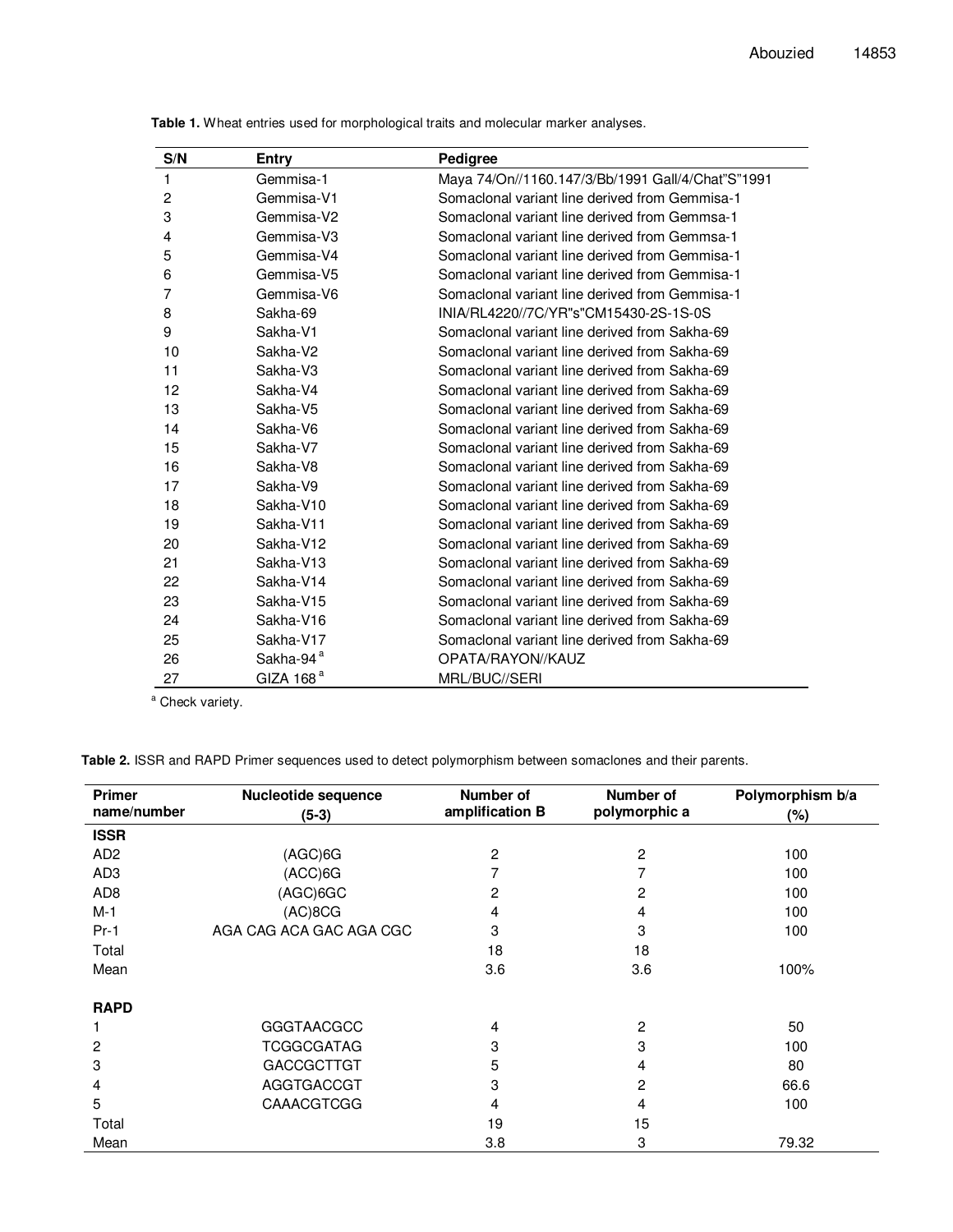

**Figure 1.** Dendrogram based on Jaccard similarity coefficient of twenty seven wheat genotypes, generated by eight agronomic traits over two seasons.

standard deviation) were used, according to Jaccard coefficient (Jaccard, 1908). ISSR and RAPD data were scored for presence (1), absence (0) or as a missing observation and each band was regarded as a locus. Two matrices, one for each marker, were generated. Pair wise comparisons of genotypes, based on the presence or absence of unique and shared polymorphic products, were used to determine a data matrix of pair wise similarities between cultivars, according to Jaccard coefficient. All matrices (based on agronomic traits and molecular markers) were used to obtain the respective dendrograms using the algorithm UPGMA (Unweighed Pair Group Method with Arithmetic Average) (Sokal and Michene, 1958) employed the SAHN (Aequential, Agglomerative, Hierarchical, and Nested clustering) from the software NTSYS.pc (Numercial Taxonomy and Multivariate Analysis System, version 1.80 (Applied Biostatics Program (Rohlf, 1993).

The correlation coefficients between the Jaccard distance matrix based on agronomic traits and genetic distance matrix obtained with molecular markers were analyzed according to Mantel (Mantel, 1967) using NTSYS-pc.

# **RESULTS**

#### **Diversity analysis based on morpho-agronomic traits**

A dendrogram generated from the standardized morphoagronomic data is presented in Figure 1. The UPGMA dendrogram separated the 27 wheat genotypes into two clusters. The first cluster consist of six variant lines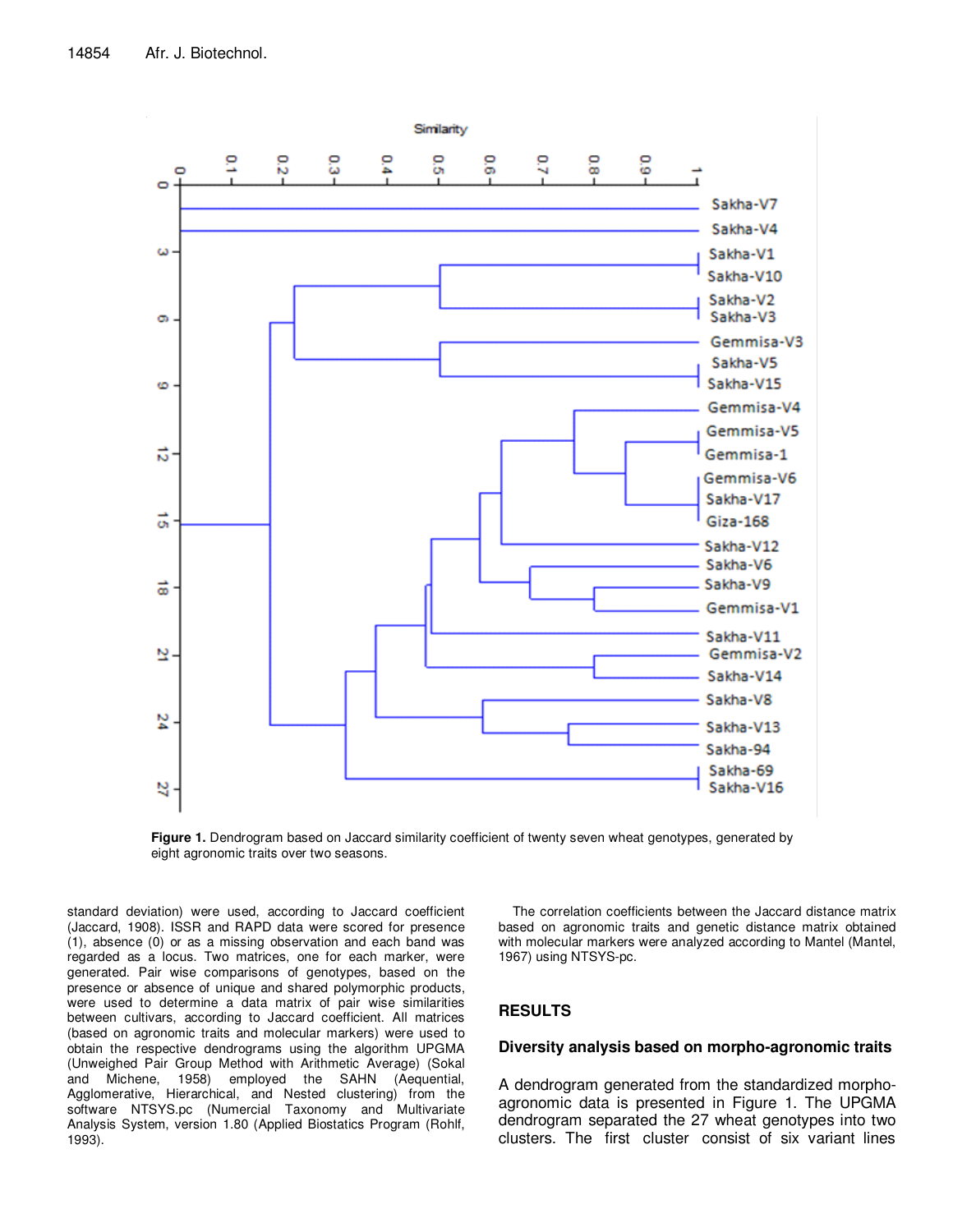



**Figure 2.** ISSR marker profiles of 27 wheat genotypes generated by primer M-1**.**

derived from Sakha-69 and one variant line (Gemmisa-V3) derived from Gemmisa-1. The second cluster was divided into many sub-groups as example one sub-group included the parent cultivar sakha-69 and only one of its variant line Sakha-V16, an another sub-group contained the check variety (Giza-168) together with the parental cultivar Gemmisa-1 and three from its variants lines (Gemmisa-V4, Gemmisa-V5 and Gemmisa-V6), also another sub-group lies on the same cluster consisted of the check variety Sakha-94 and the variant line Sakha-V13 (Figure 1). The two variants lines (Sakha-V7 and Sakha-V4) derived from Sakha-69 were not included in any cluster (Figure 1). The mean morphological similarity among the twenty seven wheat genotypes was 0.479 with value ranging from 0.17 to 0.88. The variant lines sakha-V14 and Gemmisa-V2 genotypes showed a very high degree of similarity (0.98) indicating that these two genotypes had similar agronomic traits. On the other hand, Sakha-V10 and Sakha- V16 genotypes showed a low degree of similarity (0.17) indicated that this pair is highly different from each other and had different agronomic traits. In comparison for the degree of similarity between the parental cultivar (Gemmisa-1) and its variant lines, the variant line (Gemmisa-V5) showed the highest degree of similarity (0.74) while variant line (Gemmisa-V3) had the lowest degree of similarity (0.47). Similarly in comparison between the parental cultivar Sakha-69 and its variant lines, the most closely variant to Sakha-69 was Sakha-V16 (0.69), while both of the two variant lines Sakha-V4 and Sakha-V7 showed the lowest degree of similarity (0.38).

# **Identification and evaluation of ISSR and RAPD markers for diversity estimates**

Initially, ten ISSR and ten RAPD primers were screened against genomic DNA of 27 wheat genotypes for their ability to amplify DNA fragments. Out of the 10 ISSR primers, three produced no distinct bands on a smeary background and two resulted in very faint bands upon a highly smeared background. The remaining five primers (Table 2) produced clear amplification patterns. The number of amplified DNA fragments ranged from 2.0 to 7.0 depending on the primer and the DNA sample with a mean value of 3.6 bands per primer (Table 2). A total of 18 fragments were produced by the five primers and all of these were 100% polymorphic. As an example, the pattern obtained for each genotype with ISSR primers is shown in Figure 2. RAPD used to detect the genetic diversity and the genetic relationships among wheat genotypes using 10 primers. Among the 10 RAPD primers, five were chosen for their good amplification products. Each of the remaining varied in their ability to resolve variability among cultivars. A total of 19 reproducible and scorable amplification products were generated across 27 genotypes (Table 2). As an example, the pattern obtained for each genotype with RAPD primers is shown in Figure 3. The number of ampli-fication products is generated by each primer varied from 3 to 5 with an average of 3.8 bands. A total of 15 polymorphic bands were observed ranging from 2 to 4 fragments. The polymorphism parentage was ranged from 50 to 100% within average 79.32%.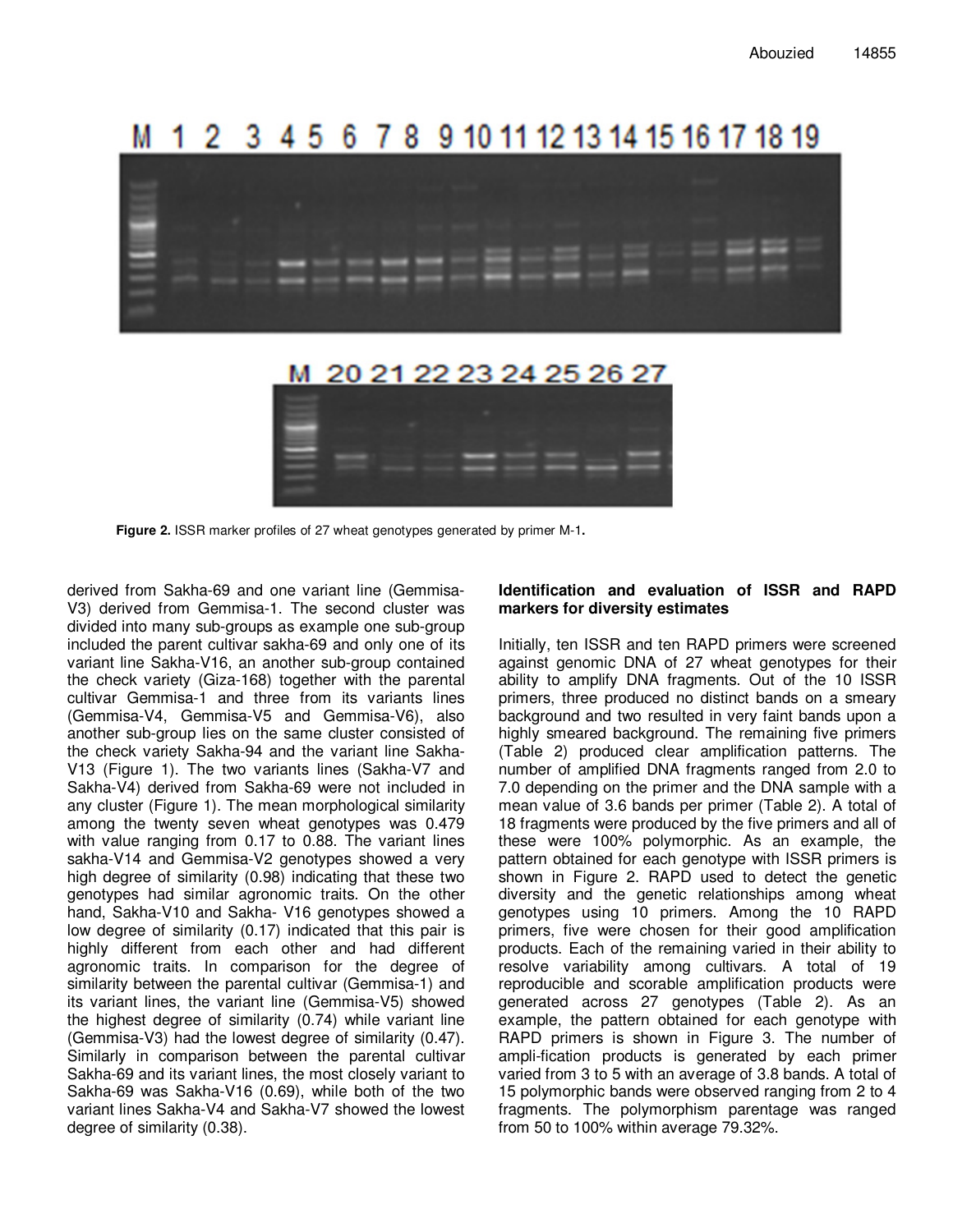

9 10 11 12 13 14 15 16 17 18 5 19 M -1 2 3 4 6 7 8

**Figure 3.** RAPD marker profiles of 27 wheat genotypes generated by primer sequence CAAACGTCGG.

#### **Genetic diversity of molecular markers**

The relationships among the 27 wheat genotypes were estimated by a UPGMA cluster analysis of genetic similarity matrices. The composition of clusters obtained using ISSR markers alone were shown in (Figure 4), RAPD markers alone (Figure 5). Cluster analysis using ISSR data grouped the 27 wheat genotypes into two main clusters with Jaccard's similarity coefficient varied between 0.00 to 1.00 with an average 0.488 (Figure 4). The highest similarity was found between the wheat variant lines (Gemmisa-V2, Gemmisa-V4, and Sakha-V15, Sakha-16 (1.00) and the lowest were between Sakha-V10 and Sakha-V14, Sakha-V15 and Sakha-V16 (0.00). The first cluster included the two check varieties (Sakha-94 and Giza 168) in addition to the variant lines (Sakha-V12, Sakha-V13, Sakha-V14, Sakha-V15, Sakha-V16 and Sakha-V17) while the second cluster included the two parental cultivars ( Gemmisa-1 and Sakha-69) as well as the rest of the other variants line. The dendrogram generated from RAPD data clearly indicated two main clusters (Figure 4). The Jaccard similarity coefficient ranged from 0.08 to 1.00 with mean 0,501. Maximum similarity was found between the two variant lines Sakha-V14 and the check variety Sakha-94 (1.00). Lowest similarity was found between the two variant lines Sakha-V2 and Sakha-V15 (0.08). The first cluster included two variant lines Sakha-V5 and Sakha-V16. The second cluster included all the other wheat genotypes separated into several sub-groups.

#### **Combined dendrogram and correlation between morpho-agronomic traits and molecular markers**

ISSR and RAPD and morpho-agronomic data were combined to produce a dendrogram. The average of similarity coefficient among the wheat genotypes was 0.282 varied between 0.05 to 0.66 with the highest being between the two variant lines Gemmisa-V2 and Gemmisa-V4 and the lowest being between Sakha-V2 and Sakha-V15. Cluster analysis revealed there were two clusters (Figure 6). The first cluster contained Sakha-V15 and Sakha-V16. The second cluster consisted of the wheat cultivars as well as the rest of all the variant lines in many sub groups. Results of Mantel's test are presented in Table 3. The test showed weak correlation among all the examined distance matrixes except for the two distance matrixes (ISSR + Agro-morphological and RAPD + Agro- morphological) they showed moderate correlation 0.483 and 0.588, respectively.

# **DISCUSSION**

The molecular markers is a useful tool for assessing genetic variations; one of the goals of the present study was to investigate the efficiency of ISSR and RAPD markers in determining, accurately, the genetic relationship between wheat somaclones and their parents. In this study, morphological data analysis of the bread wheat genotypes was coupled with molecular analyses (ISSR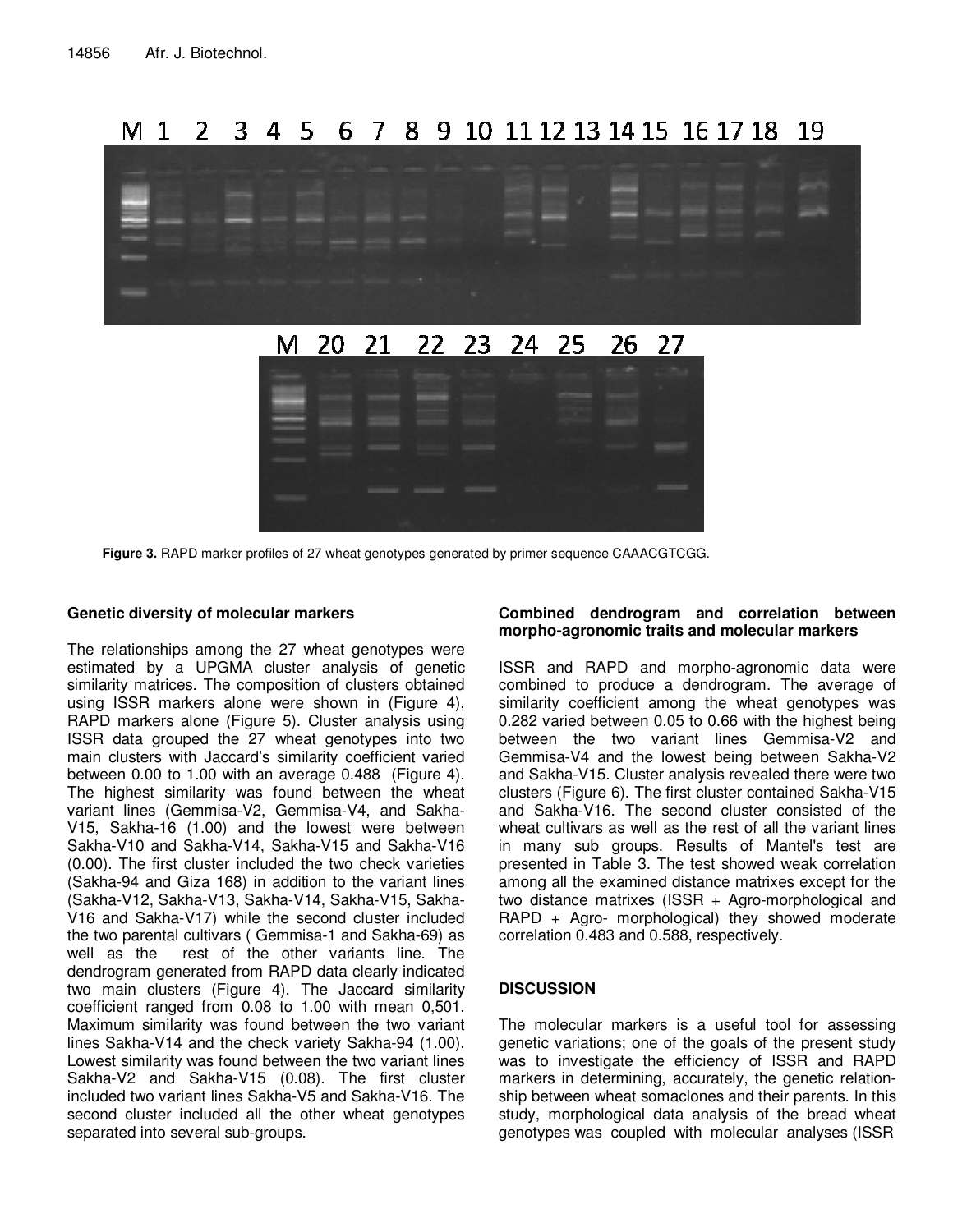

**Figure 4.** Dendrogram based on Jaccard similarity coefficient of twenty seven wheat genotypes, generated using ISSR markers.

and RAPD markers) to investigate the genetic relationships among 2 parental Egyptian bread wheat varieties and their twenty three somaclonal variant lines as well as two bread wheat check varieties. The genotypes showed diverse morphological traits and distinct ISSR and RAPD markers patterns. ISSRs have been successfully used to estimate the extent of genetic diversity at inter- and intraspecific level in a wide range of crop species which include rice (Joshi et al., 2000), wheat (Nagaoka and Ogihara, 1997), fingermillet (Salimath et al., 1995), Vigna (Ajibade et al., 2000), sweet potato (Huang and Sun, 2000) and Plantago (Wolff and Morgan-Richards, 1998). Superiority of ISSR-PCR over other marker techniques has been brought out in such investigations by various workers. In this study, the average percentage of amplified and polymorphic bands per each primer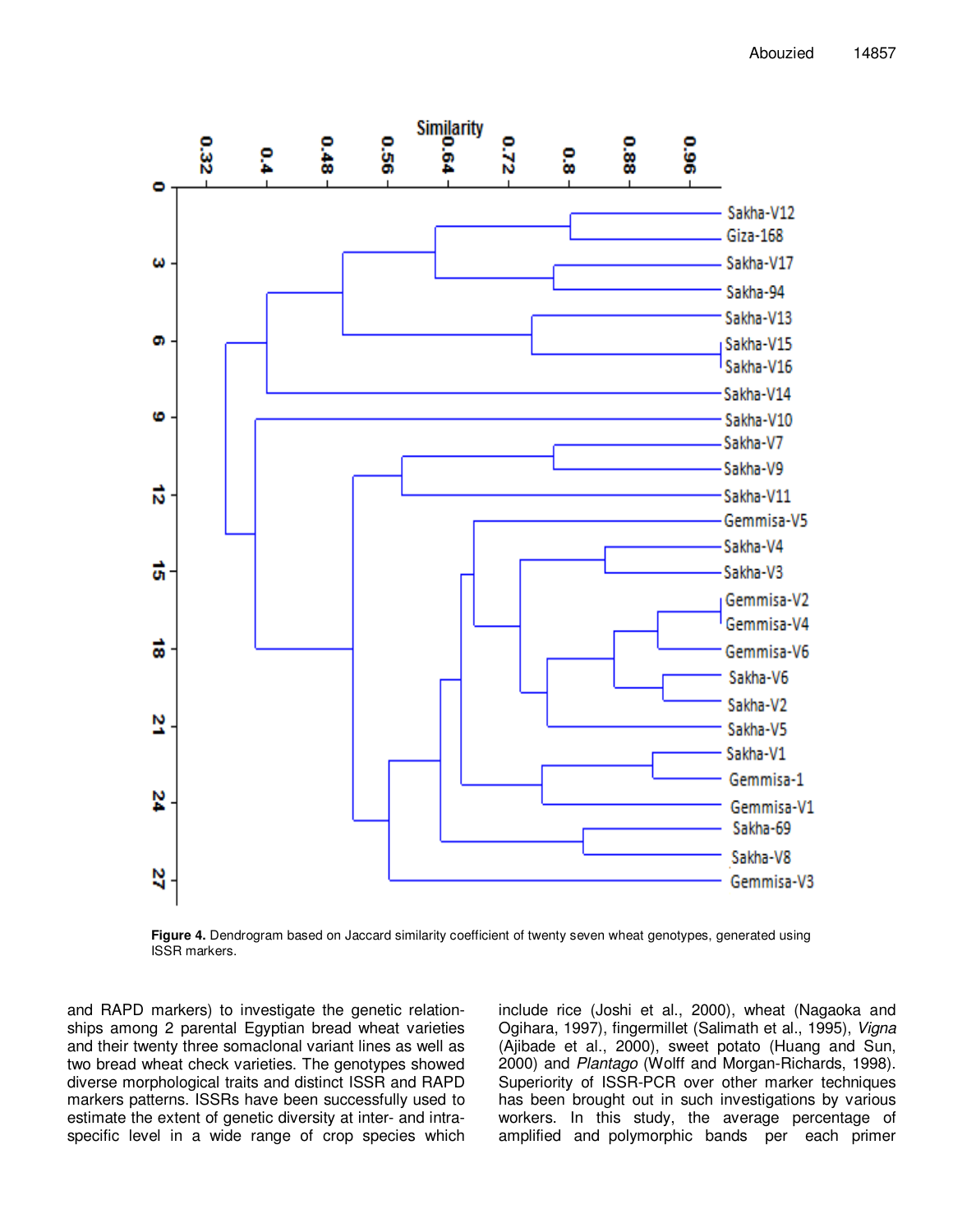

**Figure 5.** Dendrogram based on Jaccard similarity coefficient of twenty seven wheat genotypes, generated by RAPD.

was 100%. Amplified bands information related to each primer is giving in Table 2. High level of polymorphisms among wheat genotypes using ISSR markers was obtained by (Nagoaka and Ogihara, 1997; Song et al., 2002).

In this investigation, RAPD markers also showed a high level of polymorphism, the average polymorphism across all the 27 wheat genotypes was found to be 79 .32%, which is quite consistent with that (83%) obtained by De Freitis et al. (2000) among 14 genotypes of Brazilian wheat. Gerwal et al. (2007) showed that the average polymorphism across all the studied 20 wheat varieties was found to be 85.49±2.87 Pujar et al. (1999) observed 78.6% polymorphism, whereas Teshale et al. (2003)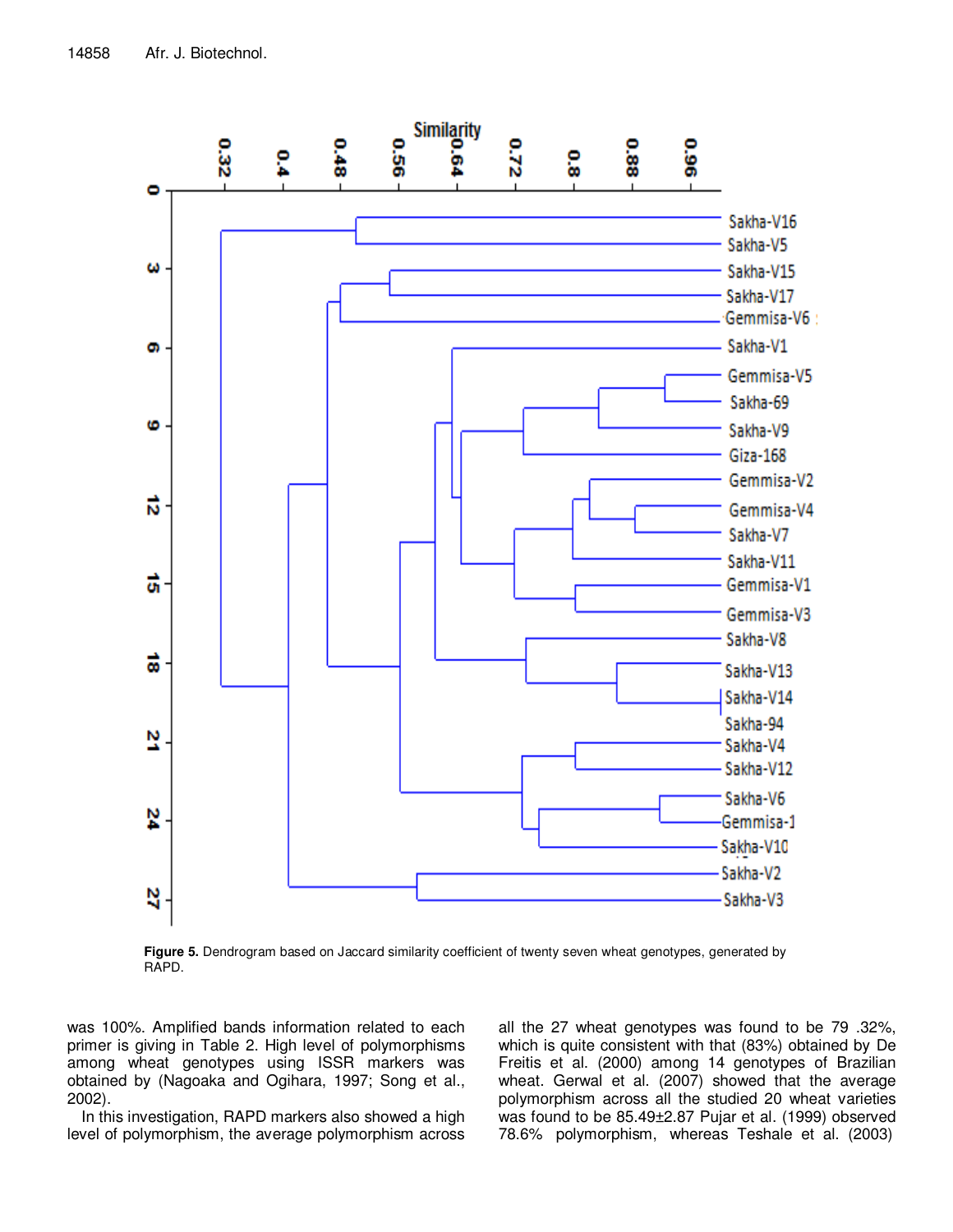

**Figure 6**. Dendrogram based on Jaccard similarity coefficient of 27 wheat genotypes, generated using combined molecular markers and morpho-agronomic traits.

observed 79.6% polymorphism among the selected genotypes, which is also close to the present values. Both RAPD and ISSR markers have been used to assess somaclonal variation in maize and were found to be highly efficient (Osipova et al., 2003). In rice, Ngezahayo et al. (2007) observed that the RAPD markers have revealed more genetic variation than the ISSR markers. Moreover, Jin et al. (2008) result suggested that 2, 4-D and kinetin hormone combination could induce relative high somaclonal variation and RAPD and SSR markers are useful in detecting somaclonal variation of regenerated cotton plants via somatic embryogenesis. Genetic similarity matrices obtained from morphological traits, ISSR markers and RAPD markers showed that similarity coefficients, ranging from 0.05 to 0.66, 0.00 to 1.0 and 0.08 to 1.00, respectively suggested a broad genetic base for wheat varieties and their somaclonal variant lines derived from tissue culture tecchiques.

The occurrence of genetic changes in plant, derived from tissue culture (somaclonal variations) had been

previously reported by (Larkin and Scowcroft, 1981). Somaclonal variation has been intensively studied by using various molecular markers in several plant species, including Arabidopsis (Polanco and Ruiz, 2002) and rice (Kim et al., 2003). Nonetheless, few studies have addressed the molecular basis or nature of somaclonal variation (Al-Zahim et al., 1999; Yang et al., 1999), though it was found more than a decade ago that alteration in DNA methylation probably plays a role (Muller et al., 1990). In order to compare the extent of agreement among dendrograms, derived from morphology and molecular markers, a distance matrix was constructed for each assay and compared using the Mantel matrix correspondence test. In this study positive moderate correlation was found between agronomical traits + RAPD markers and agronomical traits +  $ISSR$ markers (0.589 and 0.483 respectively). On the other hand, very weak correlations were found between the other matrices. Kumar and Miaja (2007) examined the genetic diversity of 127 wheat genotypes; they found no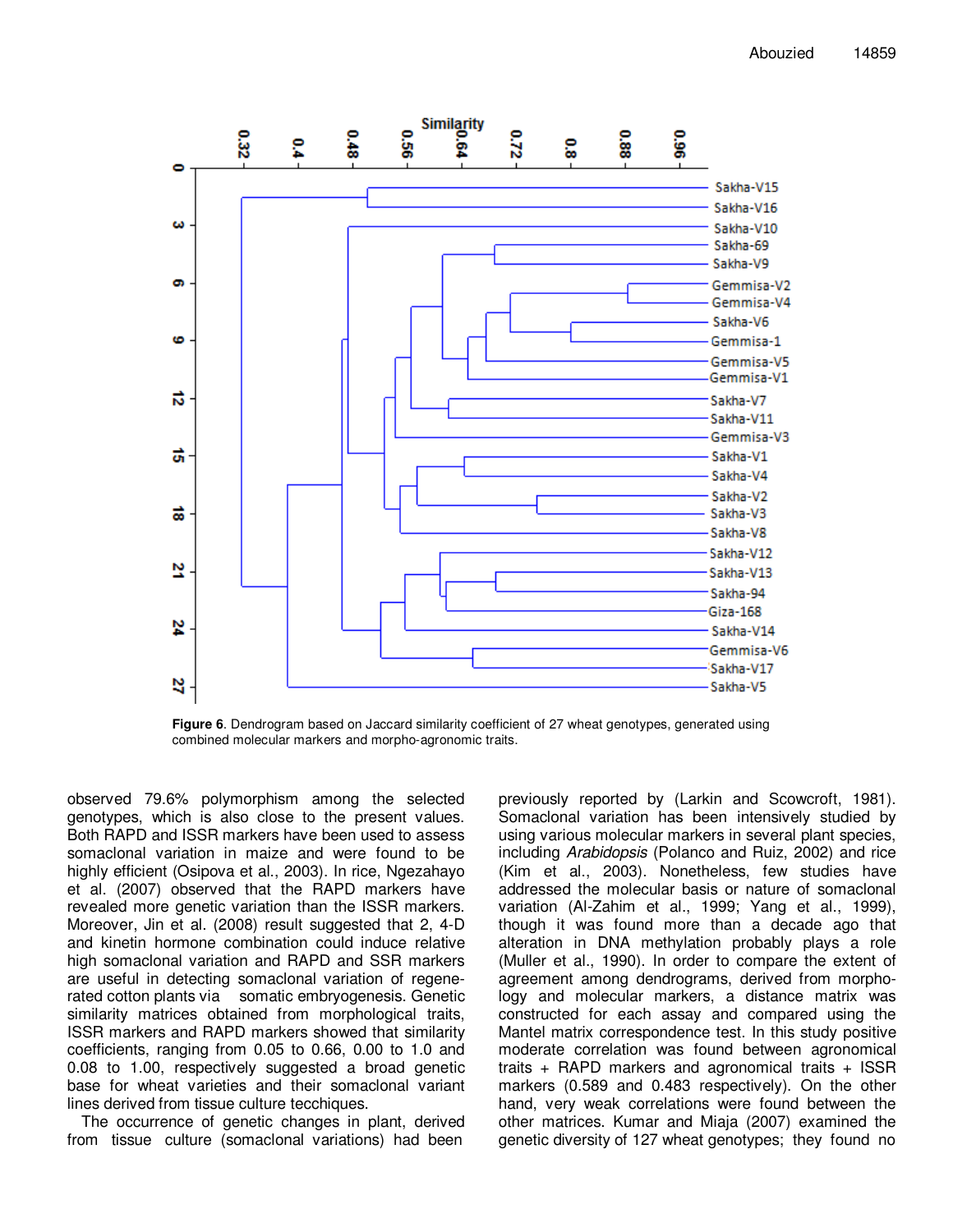| <b>Distance matrixes</b>                              | <b>Correlation coefficient</b> |
|-------------------------------------------------------|--------------------------------|
| <b>ISSR+ RAPD</b>                                     | 0.043                          |
| ISSR + Agro- morphological                            | 0.483                          |
| RAPD + Agro- morphological                            | 0.588                          |
| (ISSR+RAPD + Agro- morphological) + ISSR              | 0.090                          |
| $(ISSR+RAPD + Agro-morphological) + RAPD$             | 0.100                          |
| (ISSR+RAPD + Agro- morphological) + Agromorphological | 0.081                          |

**Table 3.** The correlation coefficients between the Jaccard distance matrix based on agronomic traits and genetic distance matrix obtained with molecular markers analyzed according to Mantel's test.

correlation coefficient was significant in their experiment between protein markers and DNA markers. Maric et al. (2004) evaluated usability of RAPD markers for estimation of genetic diversity among wheat cultivars in comparison with morphological traits and pedigree record data they found no significant correlations were observed among the methods tested. The DNA markers and morphological traits will not necessarily gain closely matching results (Vollmann et al., 2005; Mart´nez et al., 2005). Semagn (2002) suggested two reasons for low correlation between DNA markers and morphological as well as protein data: (a) DNA markers cover a larger proportion of the genome, including coding and non coding regions, than the morphological markers and (b) DNA markers are less subjected to artificial selection compared with morphological markers. Mart´nez et al. (2005) believed that the correspondence between different methods might be improved by analysing more morphological characters and DNA markers.

In summary, data showed significant polymorphisms in morphological traits, ISSR and RAPD among wheat genotypes. Morphological and molecular markers could be used to characterized wheat somaclonal variants; this will be of particular importance in the future when dealing with in vitro selection to stress condition.

#### **Abbreviations:**

**ISSR,** Inter simple sequence repeats; **RAPD,** randomly amplified polymorphic **DNA; PCR,** polymerase chain reaction; **SSR,** simple sequence repeats; **AFLP,** amplified fragment length polymorphism; **ARC,** Agriculture Research Center; **PFP,** p-fluorophenylalanine; **PH,** plant height; **LR,** severity of leaf rust; **GY,** grain yield; **HI,** harvest index; **KW,** kernel weight; **BY,** biological yield; **GY,** grain yield; **MR,** moderately resistant; **ACI,** average coefficient of infection; **dNTPs**, deoxynucleotide triphosphates; **dATP**, 2'-deoxyadenosine triphosphate; **dCTP**, 2'-deoxycytidine 5'-triphosphated; **GTP,** guanosine-5' triphosphate; **dTTP,** deoxyribonucleotides monophosphates; **UPGMA,** unweighed pair group method with arithmetic average.

#### **REFERENCES**

Abouzied HM (2004). Biotechnology tools for improving yellow rust

resistance in wheat. PhD thesis Alexandria University Faculty of Agriculture Crop Science Department Egypt.

- Ajibade SR, Weeden NF, Chite SM (2000). Inter-simple sequence repeat analysis of genetic relationships in the genus Vigna. Euphytica, 111: 47–55.
- Akkaya MS, Bhagwat AA, Cregan PB (1992). Length polymorphisms of simple sequence repeat DNA in soybean. Genetics, 132: 1131-1139.
- Al-Zahim MA, Ford-Lloyd BV, Newbury HJ (1999). Detection of somaclonal variation in garlic (Allium sativum L.) using RAPD and cytological analysis. Plant Cell Rep. 18: 473–477.
- Autrique E, Nachit MM, Monneveux P, Tanksley SD, Sorrells ME (1996). Genetic diversity in durum wheat based on RFLPs, morphophysiological traits, and coefficient of parentage. Crop Sci. 36: 735–742.
- De Freitas LB, Jerusalinsky L, Bonatto SL, Salzano FM (2000). Extreme homogeneity among Brazilian wheat genotypes determined by RAPD markers, Pesqui Agropecu Bras. 35: 2255-2260.
- Debasis P, Khurana P (2001). Wheat biotechnology: A minireview. E.J.B ISSN: 0717-3458.
- Grewal S, Kharb P, Malik R, Jain S, Jain RK (2007). Assessment of genetic diversity among some Indian wheat cultivars using random amplified polymorphic DNA (RAPD) markers Indian J. Biotechnol. 6: 18-23.
- Huang J, Sun SM (2000). Genetic diversity and relationships of sweet potato and its wild relatives in Ipomoea series Batatas (Convolvulaceae) as revealed by inter-simple sequence repeat (ISSR) and restriction analysis of chloroplast DNA. Theor. Appl. Genet. 100: 1050–1060.
- Jaccard P (1908). Nouvelles rechearches sur la distribution locale. Bulletin de la Societe Vaudoise des Sciences Naturelle. 44: 223-270.
- Jain SK, Qualset CO, Bhatt GM, Wu KK (1975). Geographical patterns of phenotypic diversity in a world collection of durum wheats. Crop Sci. 15: 700–704.
- Jin S, Mushke R, Zhu H, Tu L, Lin Z, Zhang Y, Zhang X (2008). Detection of somaclonal variation of cotton (Gossypium hirsutum) using cytogenetics, flow cytometry and molecular markers. Plant Cell. Rep. 27(8): 1303-1316.
- Joshi SP, Gupta VS, Aggarwal RK, Ranjekar PK, Brar DS (2000). Genetic diversity and phylogenetic relationship as revealed by intersimple sequence repeat (ISSR) polymorphism in the genus Oryza. Theor. Appl. Genet. 100: 1311–1320.
- Kim DS, Lee IS, Hyun DY, Jang CS, Song HS, Seo YW, Lee YE (2003). Detection of DNA instability induced from tissue culture and irradiation in Oryza sativa L. by RAPD analysis. J. Plant Biotechnol. 5: 25–31.
- Kumar D, Miaja T (2007). Genetic variation between Pakistan wheat
- (Triticum aestivum L) based on agromorphological traits, RAPD and SSR markers. J. Plant Genet. 14: 61-70.
- Manjarrez-Sandoval P, Carter TE, Webb DM, Burton JW (1997). RFLP genetic similarity estimates and coefficient of parentage as genetic variance predictors for soybean yield. Crop Sci. 37: 698-703.
- Mantel NA (1967). The detection of disease clustering and a generalized regression approach. Cancer Res. 27: 209-220.
- Maric S, Bolaric S, Martincˇic J, Pejic´ I, Kozumplik V (2004). Genetic diversity of hexaploid wheat cultivars estimated by RAPD markers,